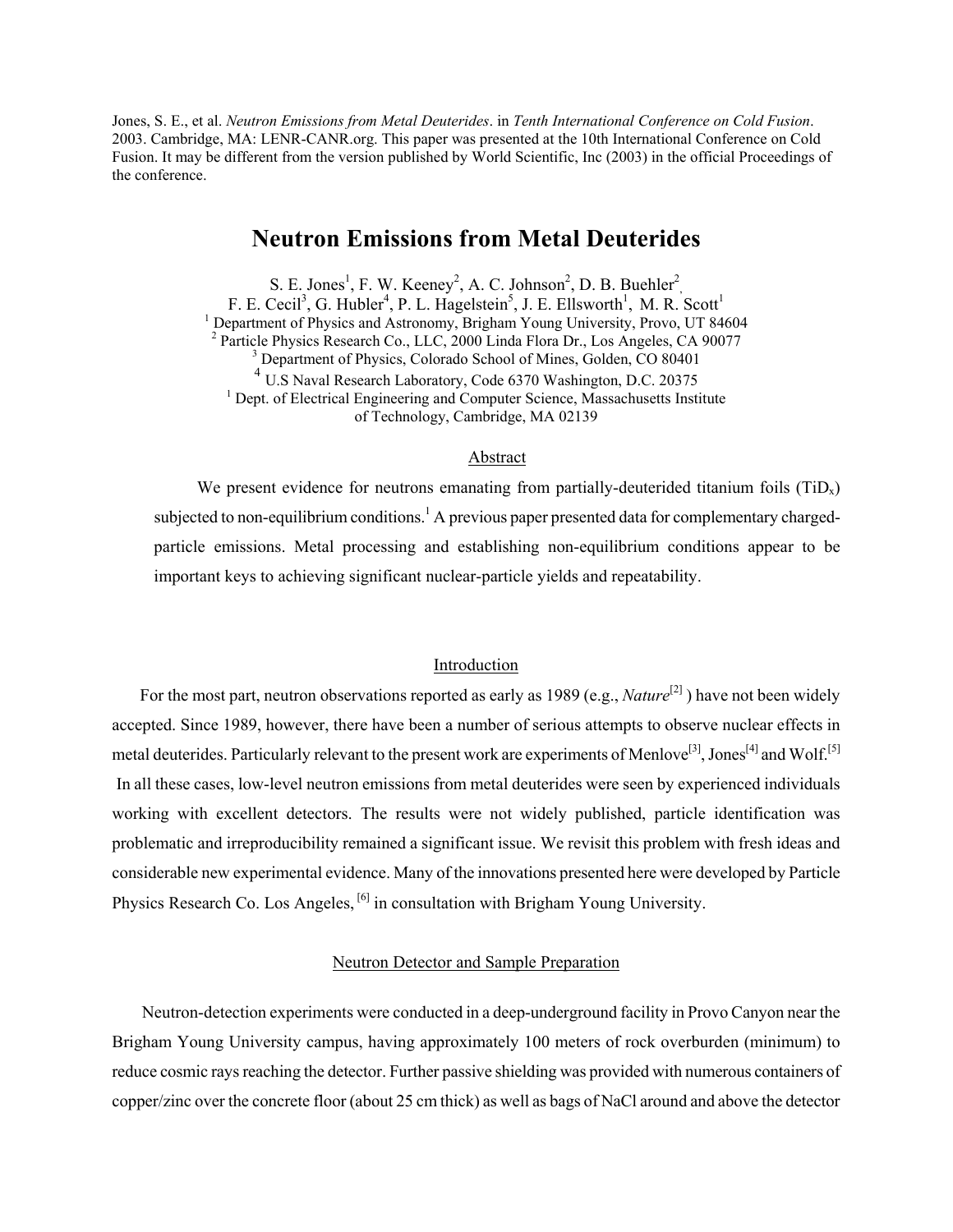(about 30 cm thick). In order to survey anticipated low-yield fusion reactions with a sensitive and reliable instrument, we employed a neutron detector comprised of sixteen <sup>3</sup>He-filled proportional counter tubes embedded in a polyethylene moderator; see Fig. 1. This compact, high-efficiency detector was developed by Howard Menlove and colleagues (Los Alamos National Laboratory) and built by JOMAR Corp.[3] We added a plastic scintillator core viewed by a photo-multiplier tube to permit detection of fast neutrons. Three active plastic scintillator panels were used to veto cosmic rays, further reducing background as much a possible.



Fig. 1. Top-view schematic of the neutron detection system.

Fast neutrons produced in the center of the detector generated recoil protons in the central plastic scintillator about 40% of the time. The recoil protons in turn generated light pulses detected by the photomultiplier tube. An initial neutron, after being thermalized in the scintillator and polyethylene moderator, may then be captured by a <sup>3</sup>He atom in one of the proportional-counter tubes, producing a pulse in that portion of the counter. The efficiency of the  $3$ He portion of the assembly for 2.5 MeV neutrons was 28%. Including geometrical efficiency for a test sample placed in the interior well of the detector, the overall dualcoincidence efficiency was 11%. In order to identify any spurious signals (e.g., due to high-voltage breakdown in the proportional counter tube electronics associated with humidity), the <sup>3</sup>He tubes were divided into four quadrants of four tubes each and arranged into inner and outer rings (see Fig. 1).

The detector was highly sensitive to neutrons, captured by <sup>3</sup>He nuclei, and nearly transparent to gamma rays. All pulses were digitized at 100 MHz using a LeCroy waveform digitizer over 160 microseconds and data stored using a PC/CAMAC system. This allowed us to analyze pulses off-line and differentiate noise (ragged shapes) from prompt neutrons detected in the plastic scintillator (narrow, with steep trailing edge),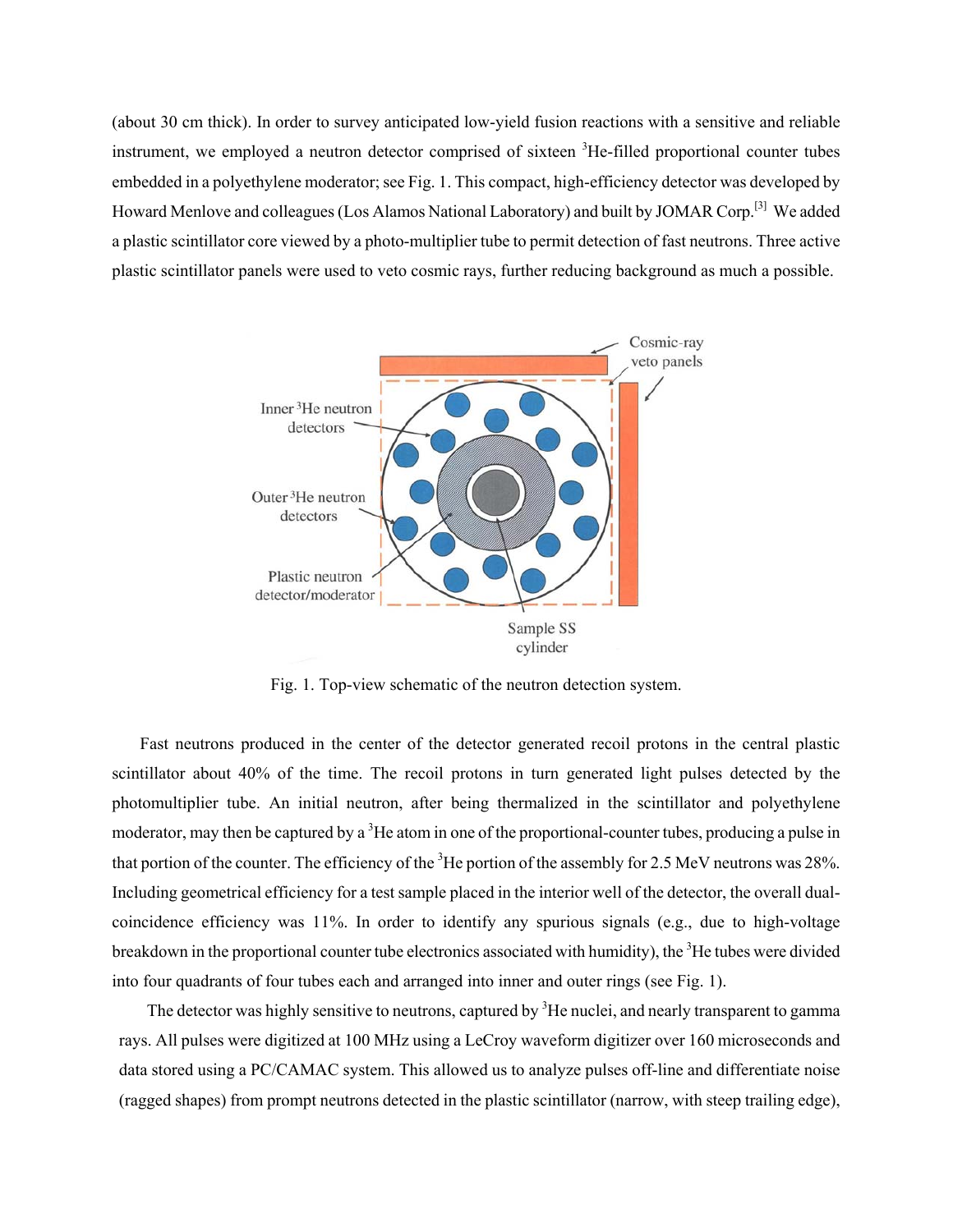and from slow-captured neutrons (broad pulse, with width indicative of the quadrant in which the neutrons were captured). Significant neutron yields were detected when titanium foils were first processed then loaded with deuterons, either by deuterium gas-diffusion or by  $D_2SO_4$ -acid loading, and Joule-heated.

As shown in Fig. 2, two titanium foils, each 2 cm wide and 0.25 mm in thickness were cut such that one foil was 30 cm long and the other 35 cm long. The foils were first vigorously sanded using 120-grit wet/dry paper then cleaned using de-ionized water and a commercial scouring agent. The foils were then arranged in



Fig. 2. Interior view of neutron detector with test device inserted.

U-shaped configurations and placed in a stainless-steel cylinder 35 cm in length by 2.5 cm diameter. The longer foil was placed outside the shorter foil, and their ends connected to feedthroughs connected in parallel. Segments of Pyrex glass wool were used as insulation between the foils to prevent electrical contact during deuteriding.

The assembled device was placed inside a Teflon insulator to protect the neutron detector from excess heating. (We later heated the detector well using heat tapes, and found no spurious signal from heating. We also ran the same experiment repeatedly using hydrogen

instead of deuterium and found no neutron emissions above background levels.) Next, the cylinder containing Ti foils was evacuated to approximately 100 millitorr while Joule heating was applied to heat the foils and induce outgassing. (The temperature of the foils inside the cylinder was not measured.) After one hour of outgassing, the cylinder was pressurized with deuterium gas at one atm for five minutes, then reevacuated. Having thus cleaned and prepared the Ti foils, we admitted deuterium gas at 40 psi into the test cylinder while Joule heating then closed the inlet valve. A clear drop in  $D_2$  pressure indicated the absorption of deuterium by the titanium foils. Clearly, deuterons entered and migrated within the metal during Joule heating, resulting non-equilibrium conditions inside the deuteriding metal.

## Neutron Emissions From Deuterium Gas-Loaded Titanium

Fig. 3 shows results from a series of runs over several months with emissions from deuterided titanium foil runs (squares) along with background runs (open shapes). The background runs consisted of titanium foils with H<sub>2</sub> gas added and high currents (as in D<sub>2</sub> gas runs), runs with Ti foils in H<sub>2</sub>0/H<sub>2</sub>S0<sub>4</sub>, empty-detector runs, and runs using partially deuterided-Ti foils that had expired after use followed by days of dormancy.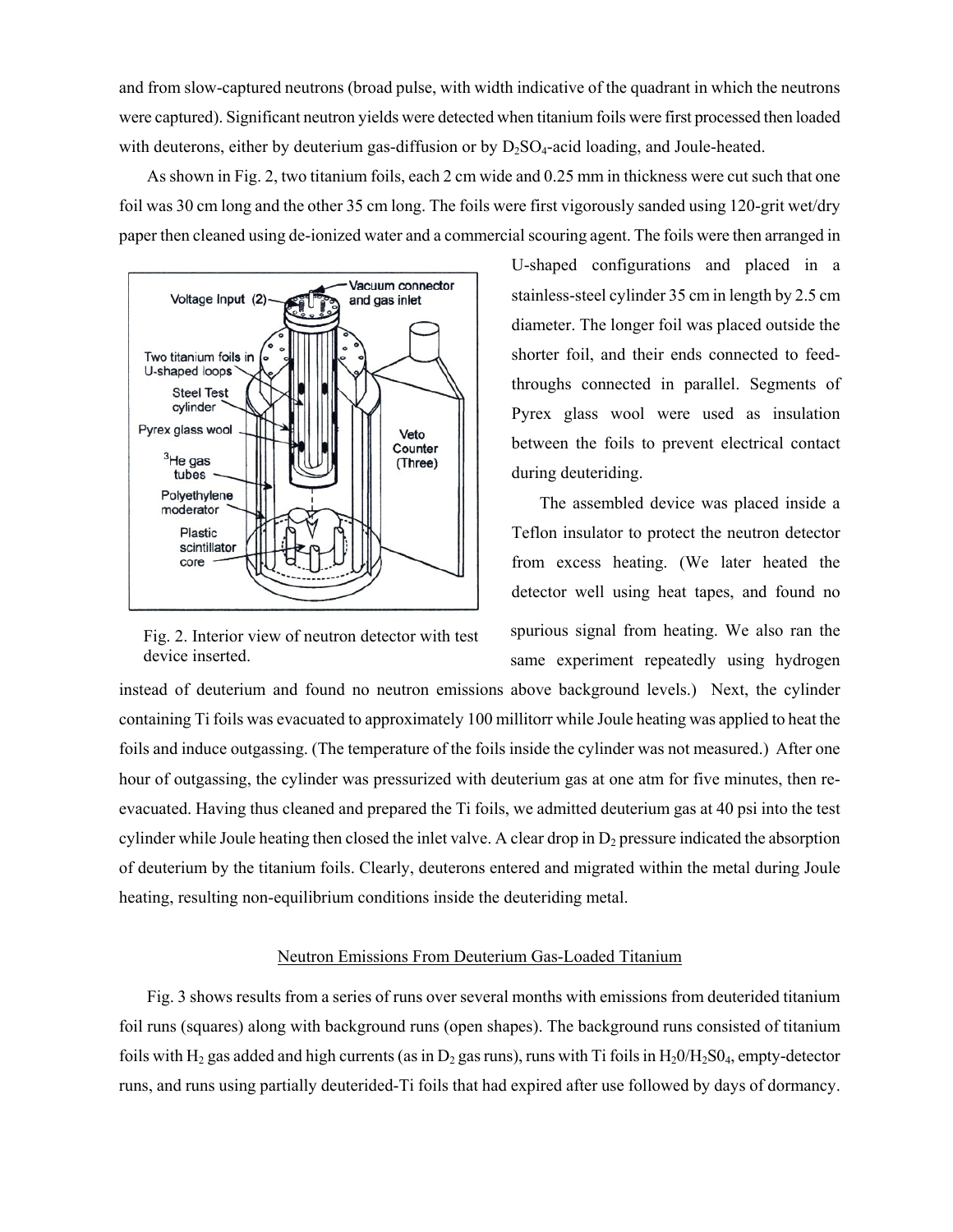The data show that the background is well behaved and due primarily to cosmic rays with an average of 2.0  $\pm$  0.2 counts/hour (cts/h).



Fig. 3. Observed neutron yields from a series of deep underground experiments.

After a preliminary background test (Run 1), our first  $TiD<sub>x</sub>$  experiment (Run 2) in this series applied Joule heating to the two Ti foils in pressurized  $D_2$  gas. This first run lasted 4.36 hours and 36 events were detected for an observed count rate of  $8.3 \pm 1.4$  cts/h as measured using the dual-coincidence neutron counter, with a prompt signal in the plastic scintillator followed by a signal in a <sup>3</sup>He counter. Run 2 produced an observed count rate about four times the background rate. When the background rate was subtracted from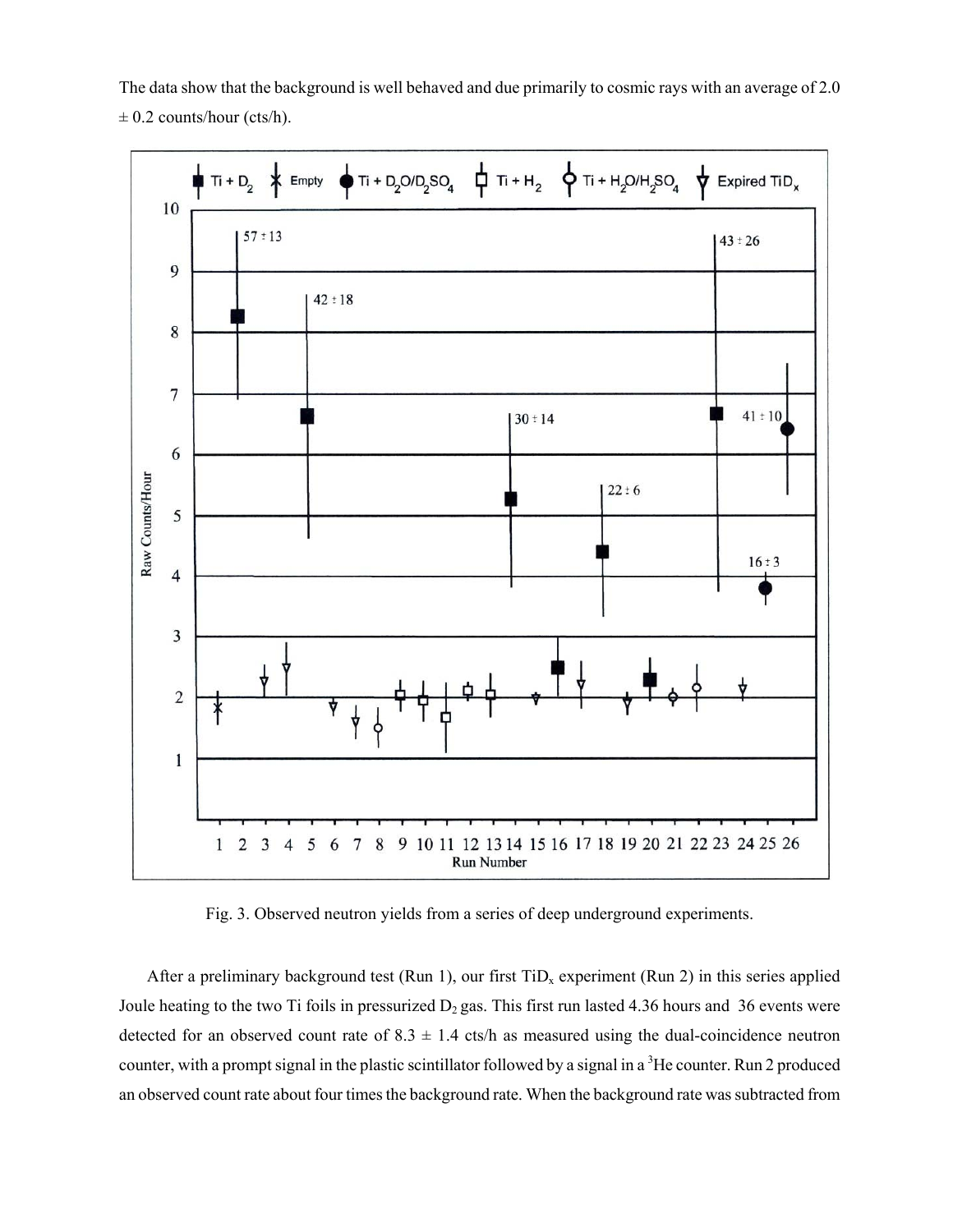the Ti-D rate, we found a net yield of  $6.3 \pm 1.4$  cts/h, and dividing by the dual-counter efficiency of 11%, the actual yield was  $57 \pm 13$  cts/h.

A count rate this high in our deep-underground facility can be seen in the <sup>3</sup>He counter alone, so as a check we evaluated the yield with that counter by itself: 91.8 cts/h for Ti-D - 78.5 cts/h for background = 13.3 cts/h. Dividing this result by the efficiency of the <sup>3</sup>He detector alone yields  $13.3/0.28 = 48 \pm 17$  cts/h, in close agreement with the dual-counter yield.

As a further check, we examined rates in the inner ring of eight  ${}^{3}$ He tubes versus the outer ring of eight tubes. The inner/outer count ratio for backgrounds was nearly 1.0, meaning that background counts show up in the inner and outer rings in nearly equal numbers as expected for cosmic-ray-events. This same ratio (background-subtracted) is 1.8 for energetic neutrons from a plutonium source placed in the detector well for calibration. The ratio for neutrons generated inside the detector well is higher since neutrons tend to be captured primarily in the inner tubes closest to the neutron source. For Run 2 just discussed, this same inner/outer-counter ratio was  $1.7 \pm 0.3$ , in good agreement with the 1.8 ratio found with in-well source neutrons. This agreement provided evidence that the neutrons indeed emanated from inside the detector well where the  $\text{TiD}_x$  sample was located. Thus, the data strongly suggest these neutrons arose from nuclear reactions occurring inside current-carrying TiD<sub>y</sub> as it underwent simultaneous Joule heating, deuteriding, and phase changes, one possibility being the d-d fusion reaction:

$$
d + d \to n(2.45 \text{ MeV}) + {}^{3}\text{He}(0.82 \text{ MeV}).
$$
 (1)

Two background runs followed and were consistent with other background runs. We next ran a second set of Ti foils in D<sub>2</sub> gas as before and obtained a count rate of  $6.6 \pm 2.0$  cts/h (Run 5, Fig. 3). Dividing by the dual-detector efficiency, this implies an actual rate of  $42 \pm 18$  cts/h above background. The rate in the <sup>3</sup>He counter alone was  $(86.5 - 78.5)/0.28 = 29 \pm 26$  cts/h above background. Due to the large statistical error in this instance, not much can be learned from this counter alone, underscoring the merit of our detector coincidence method (above). Due to safety concerns, all runs with pressurized  $D_2$  gas were kept to a few hours.

The third Ti-D experiment (Run 14) yielded  $5.3 \pm 1.5$  cts/h; the actual yield corrected for detector efficiency was  $30 \pm 14$  cts/h. The fourth Ti-D experiment (Run 16) was consistent with the background rate. The fifth Ti-D experiment (Run 18) yielded a raw  $4.4 \pm 1.2$  cts/h, for an actual yield of  $22 \pm 6$  cts/h with an inner/outer count ratio of approximately 1.8. This is again consistent with fusion neutrons emanating from the Ti-D foils inside the counter. The rate in the <sup>3</sup>He counter itself worked out to  $(91 - 78.5)/0.28 = 45 \pm 20$ cts/h above background. The sixth Ti-D experiment was consistent with background. The final experiment of the series (Run 23), was cut short and showed a raw rate  $6.7 \pm 2.9$  cts/h and an actual rate of  $43 \pm 26$  cts/h.

We conclude from these experiments that compelling evidence for fast neutron production was obtained when Joule-heated titanium foils were exposed to high-pressure  $D_2$  gas. A helpful feature was the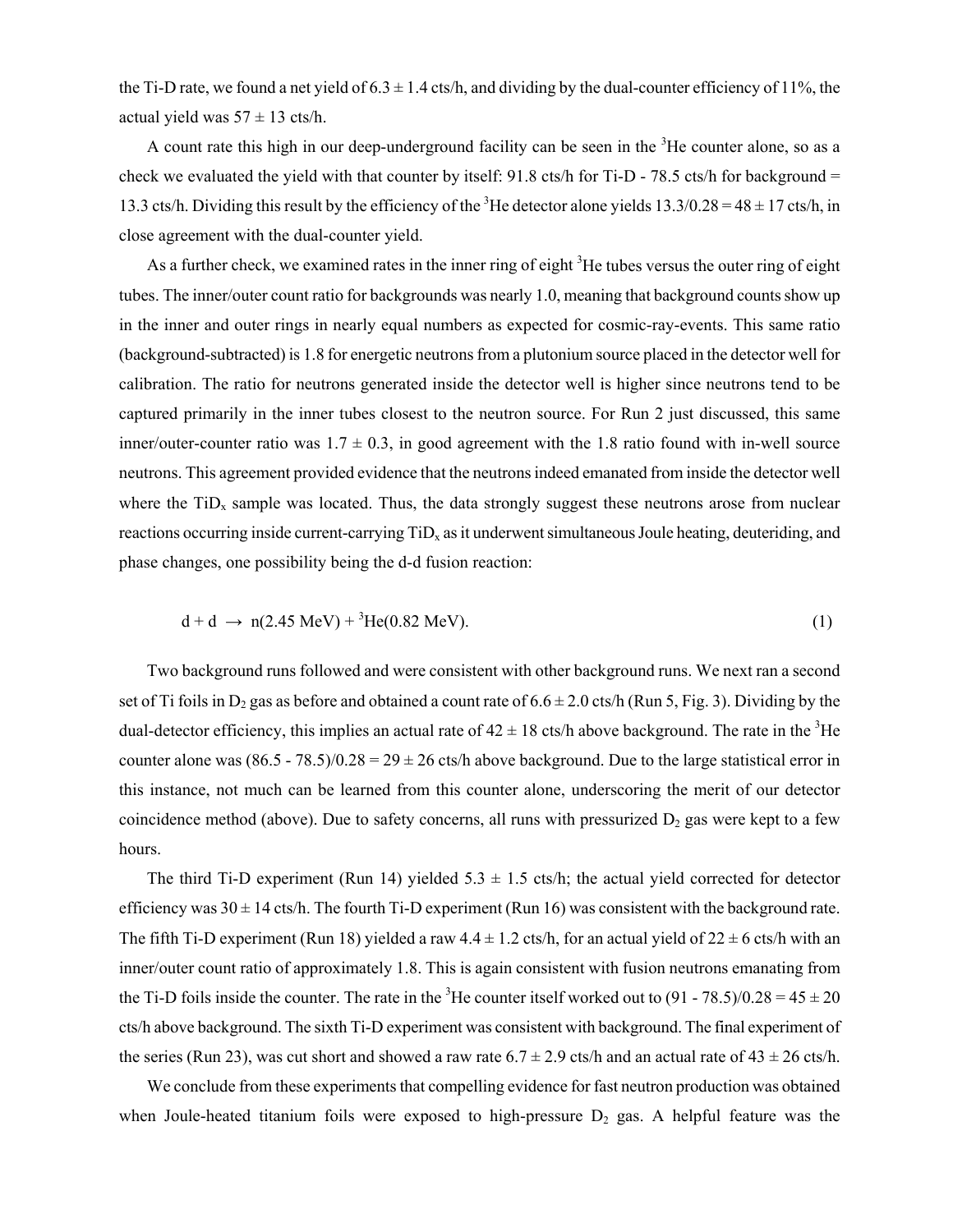segmentation of the neutron detector, which facilitated background rejection and provided important information regarding the origin of emitted particles. These neutron results, with repeatability in the 40% range**,** corroborate those obtained independently with the energy-dispersive charged-particle detector systems reported elsewhere.<sup>1</sup>

### Neutron Emissions From Deuterium Acid-Loaded Titanium

In another approach (Run 25, Fig. 3), two U-shaped titanium foils were placed inside a test tube, 29 mm in inner diameter and 23 cm in length so as to be suitably matched to the center well of the detector. The test tube was enclosed on its top with a rigid stopper. Provision was made for applying electrical currents through leads extending through the stopper. Deuteriding was again enhanced by first scrubbing both sides of the 0.25 mm thick foils with abrasive wet-dry paper about 100-grit aluminum oxide, wetted during the process with de-ionized water and a commercial detergent, then rinsed and dried. The two foils were separated by approximately 3 mm during the experiments. Deuteriding was accomplished by placing a 1:5 mixture of  $D_2SO_4/D_2O$  in the test tube after the foil was admitted. The acid attacked the titanium-oxide surface, and deuterons entered the metal as Ti ions entered the solution. Soak periods of approximately two hours were allowed before Joule heating.

 A particular experiment using a deuterated-acid loading method is worth considering in some detail. After about 24 hours into the run, it was clear the count rate for Run 25 was nearly twice the background level. We let the run continue (after assuring complete safety), stopping at 48.3 hours. The overall count rate was  $3.8 \pm 0.28$  cts/h, compared with the background of  $2.0 \pm 0.2$  cts/hr. So the net yield was  $1.8 \pm 0.34$  cts/h, and dividing by the efficiency of 0.11, we find an actual yield of  $16 \pm 3$  cts/h. The count rate in the <sup>3</sup>He-type counter by itself was 82.4 - 78.5 [background]/ $0.28 = 14 \pm 3$  cts/h. The two calculated yields are in good agreement, and both are significant due to the high numbers of counts obtained during the 48.3 hour run. The d-acid-loading approach provided about 20% repeatability overall at the 2.3-sigma level. Control experiments were conducted under the same conditions using  $H_2O$  and  $H_2SO_4$  with no evidence for neutron emissions above background.

 In a modification of this approach, titanium 662 chips were loaded into a test tube in layers, alternating with copper granules, and a 1:5 mixture of  $D_2SO_4/D_2O$  in the test tube was then added. When Joule heating was applied to the mix, a yield of 41  $\pm$  10 actual cts/h was registered (shown as run 26 in Fig. 2), which is clearly significant statistically. However, based on experimental evidence with several types of deuteriumbearing metals under various non-equilibrium conditions, we concluded that Joule-heated, gas-loaded TiD<sub>x</sub> foils gave better repeatability.

Table 1 provides a summary of the results.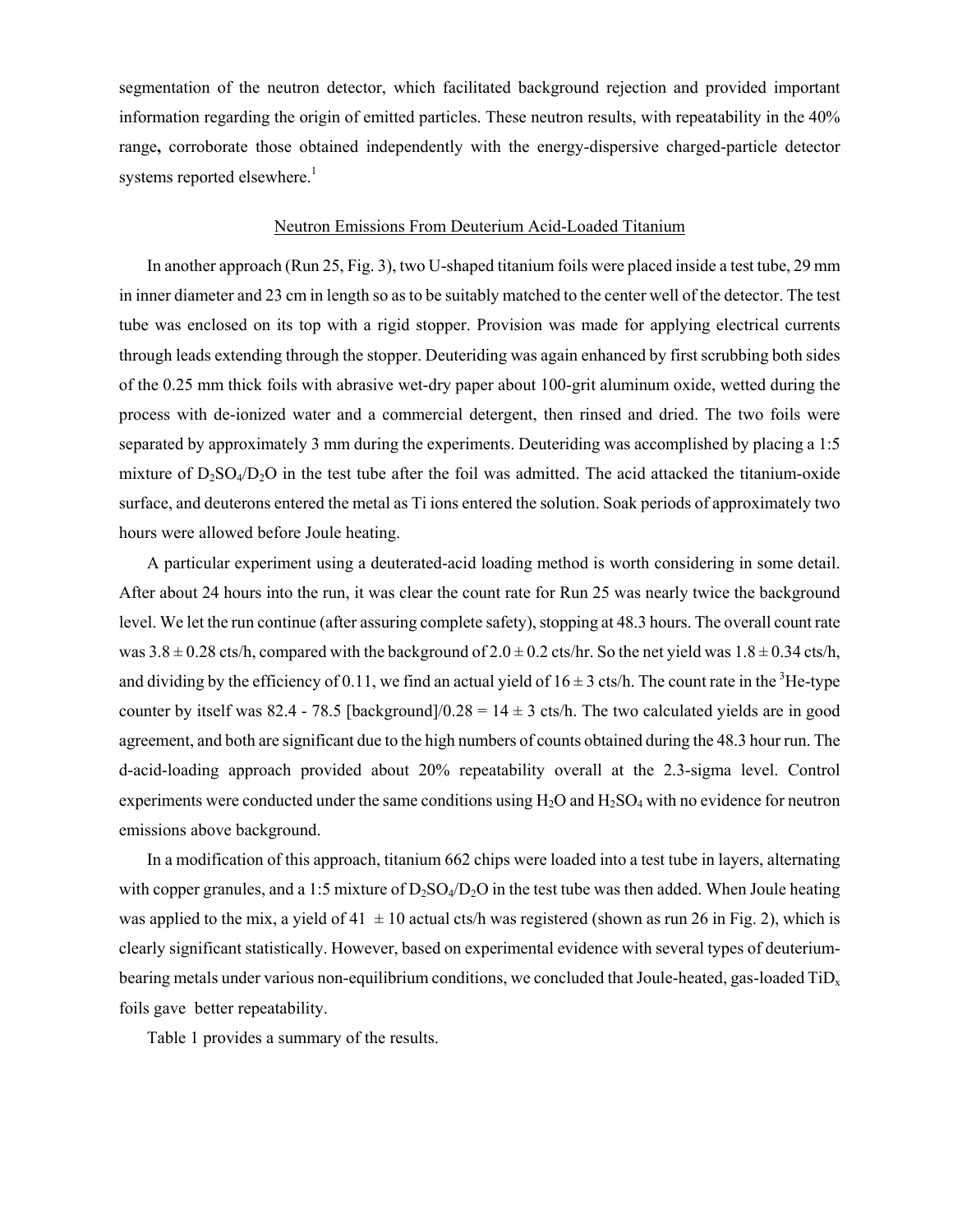| Foreground<br>Run No. | Loading<br>Method | A  | Actual Yield in<br>Neutron Cts/h |
|-----------------------|-------------------|----|----------------------------------|
| $\overline{2}$        | $D_2$ Gas         | 30 | $57 \pm 13$                      |
| 5                     | $D_2$ Gas         | 30 | $42 \pm 18$                      |
| 14                    | $D_2$ Gas         | 30 | $30 \pm 14$                      |
| 16                    | $D_2$ Gas         | 15 | $5 \pm 5$                        |
| 18                    | $D_2$ Gas         | 20 | $22 \pm 6$                       |
| 20                    | $D_2$ Gas         | 20 | $3 \pm 4$                        |
| 22                    | $D_2$ Gas         | 42 | $43 \pm 26$                      |
| 25                    | $D_2O/D_2SO_4$    | 11 | $16 \pm 3$                       |
| 26                    | $D_2O/D_2SO_4$    | 3  | $41 \pm 10$                      |

TABLE 1. Run conditions and results for  $TiD<sub>x</sub>$  runs shown in Fig. 3

## Conclusion

Data presented in this paper provide strong evidence for low-level emission of neutrons from Joule-heated metal deuterides. Repeatability is sufficiently high that others should be able to reproduce these results.

# Acknowledgments

The authors acknowledge support and useful input from Bart Czirr, Howard Menlove, Lawrence Rees, Lee Hansen, James Thorne, Robert Routsong, Joseph Young, Wes Lifferth; Seth, David and Nathan Jones.

## References

[1] . S. E. Jones, F. W. Keeney, A. C. Johnson, D. B. Buehler,F. E. Cecil, G. Hubler, P. L. Hagelstein, J. E. Ellsworth, M. R. Scott, "Charged Particle Emissions from Metal Deuterides," in this Proceedings.

[2] S. E. Jones, E. P. Palmer, J. B. Czirr, D. L. Decker, G. L. Jensen, J. M. Thorne, S. F. Taylor, J. Rafelski, *Observation of Cold Nuclear Fusion in Condensed Matter*, Nature 338: 737-740 (April 1989).

[3] H.O. Menlove, and J.E. Swansen, Nuclear Technology 71:497-505 (Nov. 1985); H.O. Menlove, M.M. Fowler, E. Garcia, A. Mayer, M.C. Miller, R.R. Ryan and S.E. Jones, *Measurement of Neutron Emission from Ti and Pd in pressurized D<sub>2</sub> Gas and D<sub>2</sub>O Electrolysis Cells, J. Fusion Energy 9(4): 495-506.*